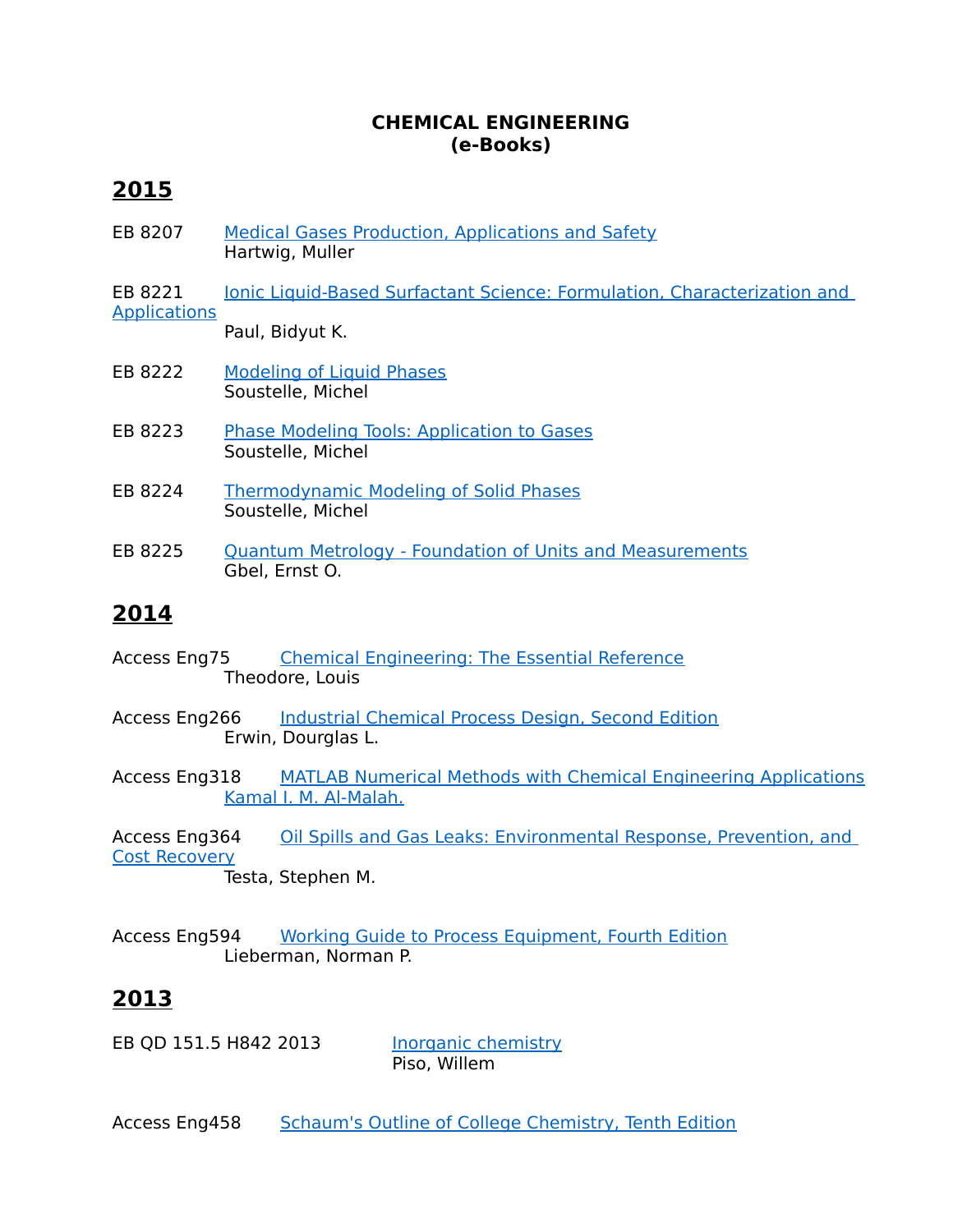Rosenberg, Jerome L.

Access Eng467 [Schaums Outline of Organic Chemistry, Fifth Edition](http://ls.mapua.edu.ph/TLCScripts/interpac.dll?LabelDisplay&Config=PAC&Branch=,1,&FormId=119771871&RecordNumber=71684) Meislich, Herbert

> [Essentials in modern HPLC Separators](http://ls.mapua.edu.ph/TLCScripts/interpac.dll?LabelDisplay&Config=PAC&Branch=,1,&FormId=119771871&RecordNumber=71860) Schooten, Frans Van

### **2012**

| EB QC 787.S34 H236 2012 |                 | <b>Handbook of radioactivity analysis</b><br>Lannunziata, Michael                          |
|-------------------------|-----------------|--------------------------------------------------------------------------------------------|
| EB QD 591 B664 2012     |                 | A handbook of magnetochemical formulae<br>Boca, Roman                                      |
| EB QP 531 C928 2012     |                 | Biological Inorganic Chemistry (2nd ed.)<br>Crichton, Robert                               |
| EB TP 155.7 .A548 2012  |                 | <b>Practical process research and development</b><br>Anderson, Neal G.                     |
| EB TX 545 P598 2012     |                 | <b>Chemical analysis of food: Techniques and applications</b><br>Pico, Yolanda             |
| Access Eng213           | Hicks, Tyler G. | <b>Handbook of Chemical Engineering Calculations, Fourth Edition</b>                       |
| Access Eng216           |                 | <b>Handbook of Corrosion Engineering, Second Edition</b><br>Roberge, Pierre R.             |
| Access Eng333           |                 | Membrane Bioreactors: WEF Manual of Practice No. 36<br><b>Water Environment Federation</b> |
| Access Eng372           |                 | Organic chemistry (2 <sup>nd</sup> ed.)<br>Bloch, Daniel R.                                |
|                         |                 |                                                                                            |

Access Eng549 Thermal Science: Essentials of Thermodynamics, Fluid [Mechanics, and Heat Transfer](http://ls.mapua.edu.ph/TLCScripts/interpac.dll?LabelDisplay&Config=PAC&Branch=,0,&FormId=132096302&RecordNumber=71766) Baskharone, Eriane A., Ph.D.

# **2011**

| Access Eng42 | Biofilm reactors - WEF MoP 35<br>The Water Environment Federation                          |
|--------------|--------------------------------------------------------------------------------------------|
| Access Eng79 | <b>Chemical Technicians' Ready Reference Handbook, Fifth Edition</b><br>Ballinger, Jack T. |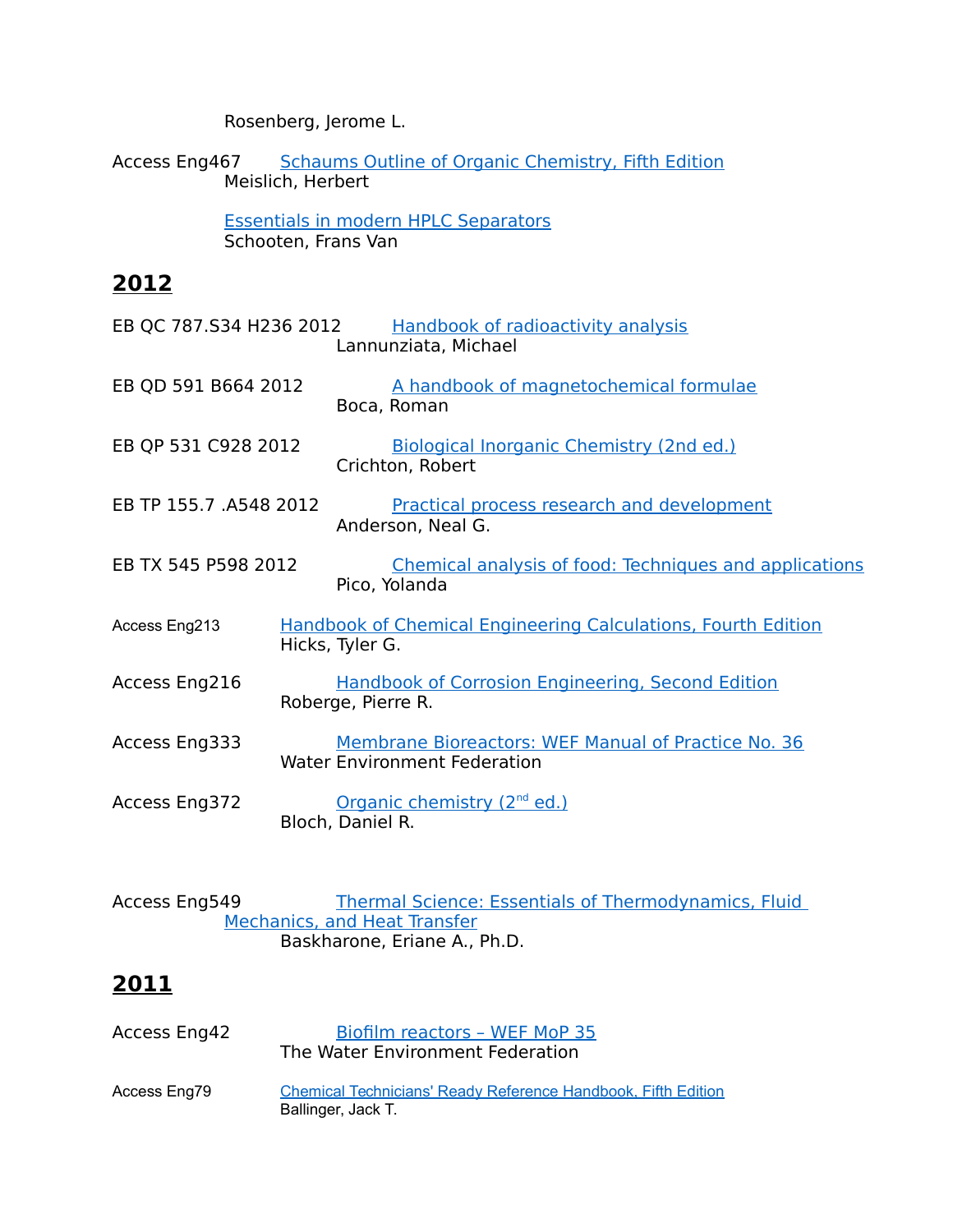| Access Eng96                                   | <b>Computer-Aided Drug Design and Delivery Systems</b><br>Nag, Ahindra                    |
|------------------------------------------------|-------------------------------------------------------------------------------------------|
| Access Eng363                                  | Nutrient Removal: WEF MoP No. 34<br><b>Water Environment Federation</b>                   |
| Access Eng410<br><b>Correct Plant Problems</b> | <b>Process Equipment Malfunctions: Techniques to Identify and</b><br>Lieberman, Norman P. |

# **2010**

| Access Eng230                       | Handbook of Optics: Volume IV - Optical Properties of Materials,<br>Nonlinear Optics, Quantum Optics, Third Edition<br>Bass, Michael |
|-------------------------------------|--------------------------------------------------------------------------------------------------------------------------------------|
| Access Eng359<br><b>Engineering</b> | Nanostructuring Operations in Nanoscale Science and                                                                                  |
|                                     | Sharma, Kal Renganathan                                                                                                              |
|                                     | EB QA 76.9 H236 2010 The handbook of research on scalable computing technologies<br>Kuan-Ching Li                                    |
| Access Eng74                        | <b>Chalcogenide Glasses for Infrared Optics</b><br>Hilton, Ray A.                                                                    |
| 2009                                |                                                                                                                                      |
| Access Eng373                       | <b>Organic Electronics in Sensors and Biotechnology</b><br>Shinar, Ruth                                                              |
| <u> 2008</u>                        |                                                                                                                                      |
| Access Eng378                       | Perry's Chemical Engineers' Handbook, Eighth Edition<br>Green, Don W.                                                                |
| 2005                                |                                                                                                                                      |
| Access Eng223                       | Handbook of Industrial Chemistry: Organic Chemicals                                                                                  |

| <b>ALLESS LIIGLLY</b> | <u>Handbook of industrial Chemistry. Organic Chemicals</u>         |
|-----------------------|--------------------------------------------------------------------|
|                       | Mohammad Farhat Ali, Ph.D.                                         |
| Access Eng284         | Lange's Handbook of Chemistry, Sixteenth Edition<br>Speight, James |

# **2004**

| Access Eng109 | Dean's Analytical Chemistry Handbook, Second Edition |  |  |
|---------------|------------------------------------------------------|--|--|
|               |                                                      |  |  |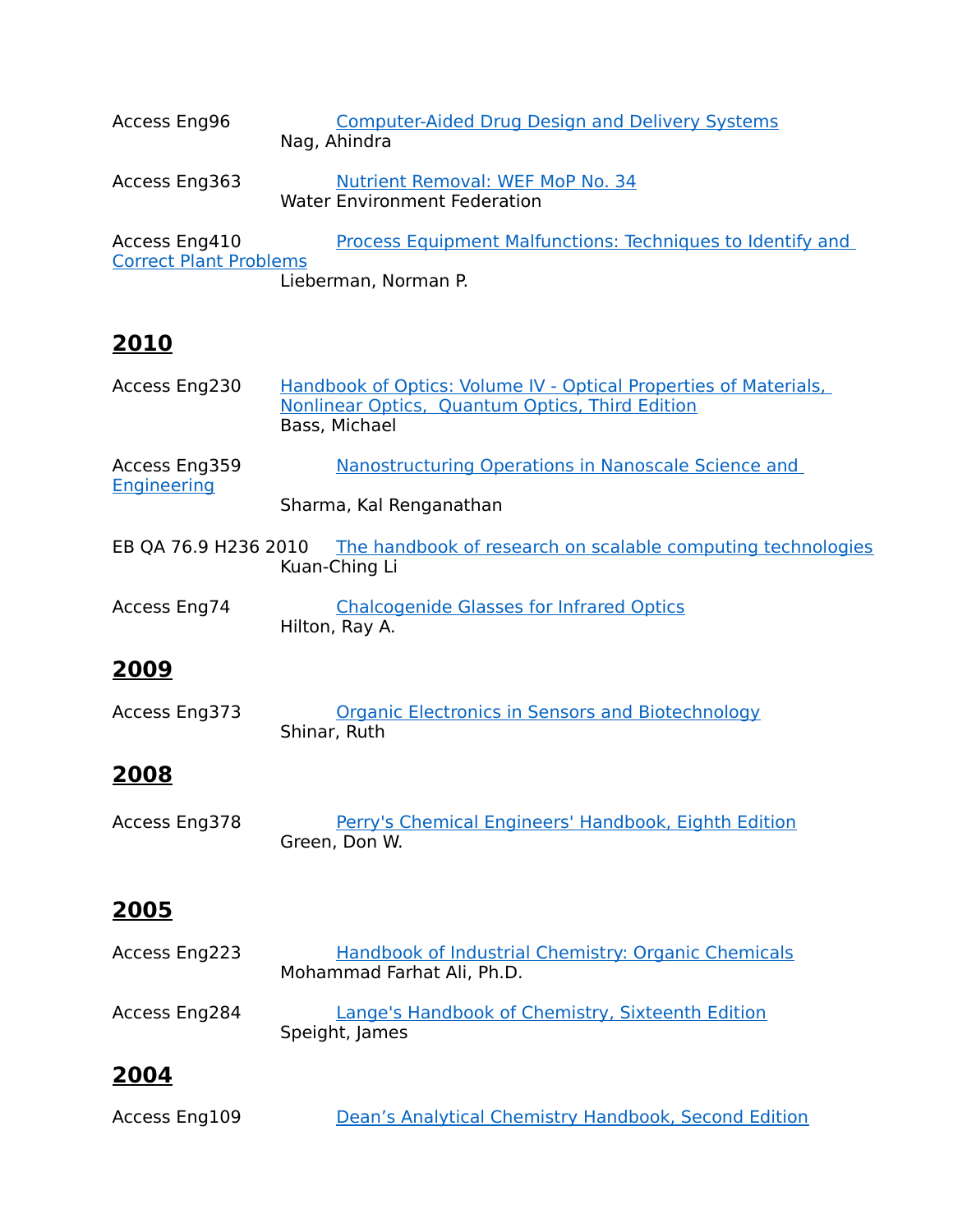Patnaik, Pradyot

# **2002**

| Access Eng76  | Chemical process and design handbook<br>Speight, James G.                              |
|---------------|----------------------------------------------------------------------------------------|
| Access Eng78  | <b>Chemical Reactor Design, Optimization, and Scale-up</b><br>Nauman, E. Bruce         |
| Access Eng265 | <b>Industrial Chemical Process Design</b><br>Erwin, Douglas L.                         |
| 2001          |                                                                                        |
| Access Eng401 | <b>Practical Foundation Engineering Handbook, Second Edition</b><br>Brown, Robert Wade |

### **1999**

| Access Eng77 | <b>Chemical properties handbook</b> |
|--------------|-------------------------------------|
|              | Yaws, Carl L., Ph.D.                |

### **1992**

| Access Eng125 | <b>Distillation Design</b> |
|---------------|----------------------------|
|               | Kister, Henry Z.           |

 [Exercitationum Mathematicarum](http://ls.mapua.edu.ph/TLCScripts/interpac.dll?LabelDisplay&Config=PAC&Branch=,1,&FormId=280622494&RecordNumber=71861) A. Welford Castleman, Jr. and Michele L. Kimble

[Historia Naturalis & Experimentalis de Ventis](http://ls.mapua.edu.ph/TLCScripts/interpac.dll?LabelDisplay&Config=PAC&Branch=,1,&FormId=280622494&RecordNumber=71865) House, James

 [De Indiæ Utriusque Re Naturali et Medica](http://ls.mapua.edu.ph/TLCScripts/interpac.dll?LabelDisplay&Config=PAC&Branch=,1,&FormId=280622494&RecordNumber=71867) Freitag, Adam

 [L'architecture Militaire Ou la Fortification Nouvelle](http://ls.mapua.edu.ph/TLCScripts/interpac.dll?LabelDisplay&Config=PAC&Branch=,1,&FormId=280622494&RecordNumber=71868) De Groot, Hugo

[La Nouvelle Fortification](http://ls.mapua.edu.ph/TLCScripts/interpac.dll?LabelDisplay&LastResult=Search%26Config=PAC%26FormId=280622494%26Branch=,1,%26LimitsId=280491421%26StartIndex=0%26SearchField=16777216%26SearchType=1%26SearchData=La+Nouvelle+Fortification%26NotAddToHistory=1%26ItemsPerPage=10%26SortField=0%26PeriodLimit=-1%26SearchAvailableOnly=0&DataNumber=71870&RecordNumber=71870&SearchAvailableOnly=0&FormId=280622494&ItemField=1&Config=PAC&Branch=,1,) Tulp, Nicolaas

[Le Pastissier François](http://ls.mapua.edu.ph/TLCScripts/interpac.dll?LabelDisplay&Config=PAC&Branch=,1,&FormId=280622494&RecordNumber=71875) Mitchelson, Kieth R.

[Perspectives in Bioanalysis](http://ls.mapua.edu.ph/TLCScripts/interpac.dll?LabelDisplay&Config=PAC&Branch=,1,&FormId=280622494&RecordNumber=71876) Deassauer, Rolf